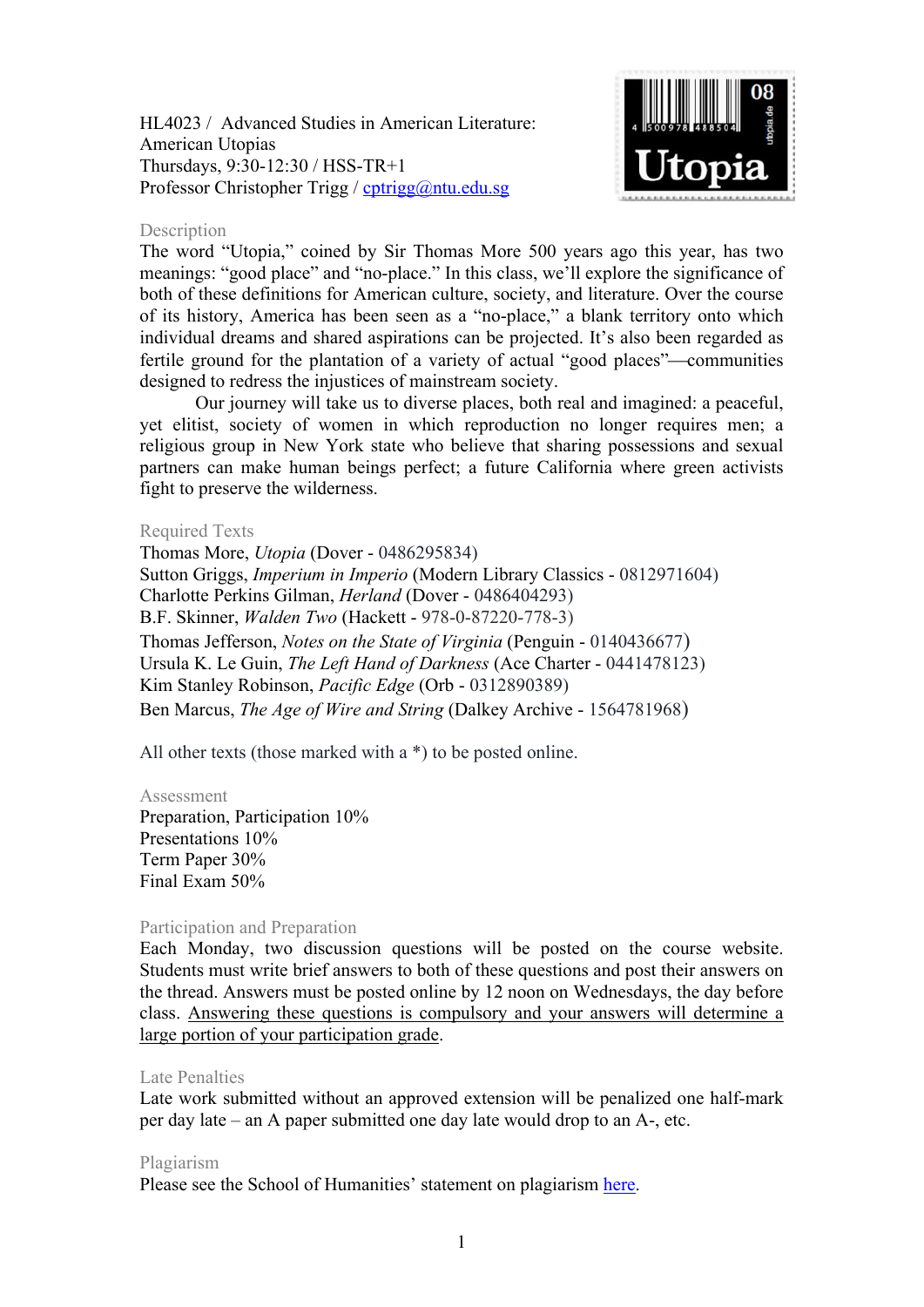Schedule 1.  $15<sup>th</sup>$  August America and Utopia: New Worlds Thomas More, *Utopia*, part one

2. 22nd August The Meaning of Utopia Thomas More, *Utopia*, part two Richard Rorty, "Private Irony and Liberal Hope"\*

## **Unit A: Social Utopias**

3.  $29<sup>th</sup>$  August "The Race Problem" Sutton E. Griggs, *Imperium in Imperio*

4. 5<sup>th</sup> September A Feminist Utopia Charlotte Perkins Gilman, *Herland*

5. 12<sup>th</sup> September "A Social System that Really Works" B.F. Skinner, *Walden Two*

6. 19th September The American Revolution Thomas Jefferson, "Declaration of Independence."\* ---, *Notes on the State of Virginia*

# **Unit B: Religious Utopias**

7. 26<sup>th</sup> September The Oneida Perfectionists Spencer Klaw, *Without Sin*\*

Recess ----------------------------------------------------------------------------------------------

8. 10<sup>th</sup> October In-Class Workshop: Utopian Oregon Selected newspaper articles\*

9. 17<sup>th</sup> October Scientology Lawrence Wright, "The Apostate"\* Paul Thomas Anderson, *The Master* (film screened in class)